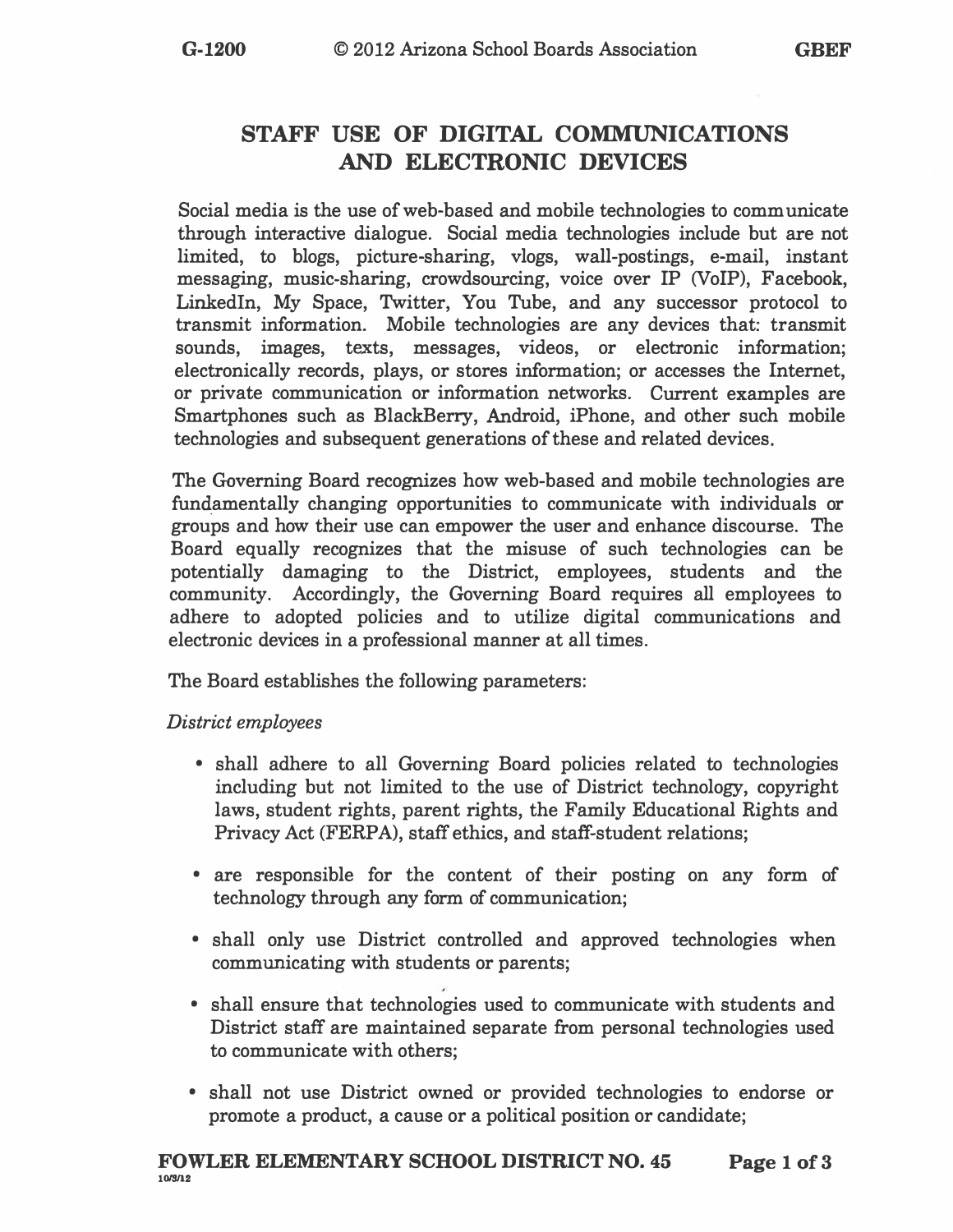- **• in all instances must be aware of his/her association with the District and ensure the related content of any posting is consistent with how they wish to present themselves to colleagues, community members, parents and students;**
- **• shall not use District logos or District intellectual property without the written approval of the Superintendent;**
- **• shall use technologies to enhance and add value to communications with all recipients and be respectful of those with whom they communicate;**
- **• shall immediately report all misuse or suspected misuse of technology to their direct supervisor/administrator who in turn will immediately report to the Superintendent.**
- **• shall comply with all applicable records management parameters established by Arizona State Library, Archives and Public Records.**

**The Superintendent shall communicate the above to all employees of the District at the beginning of each school year and to newly hired employees as part of the hiring process.** 

**The Superintendent shall establish which technologies are approved for use by employees to communicate with parents and students. Approved technologies shall be communicated to the Board and employees prior to the start of every school year, to newly elected Board members prior to taking office, and to newly hired employees as part of the hiring process.** 

**The Superintendent shall determine which records retention and management guidelines as established by the Arizona State Library, Archives and Public Records are applicable to this Board policy and communicate these guidelines to the Board and employees prior to the start of every school year, to newly elected Board members prior to taking office, and newly hired employees as part of the hiring process.** 

**Violations of this policy may result in disciplinary action up to and including termination and may constitute a violation of federal or state law in which case appropriate law enforcement shall be notified. The Superintendent shall report violations of this policy to the Board and shall make reports to the appropriate law enforcement agency when determined necessary.** 

*Adopted:* **Date of Manual Adoption**